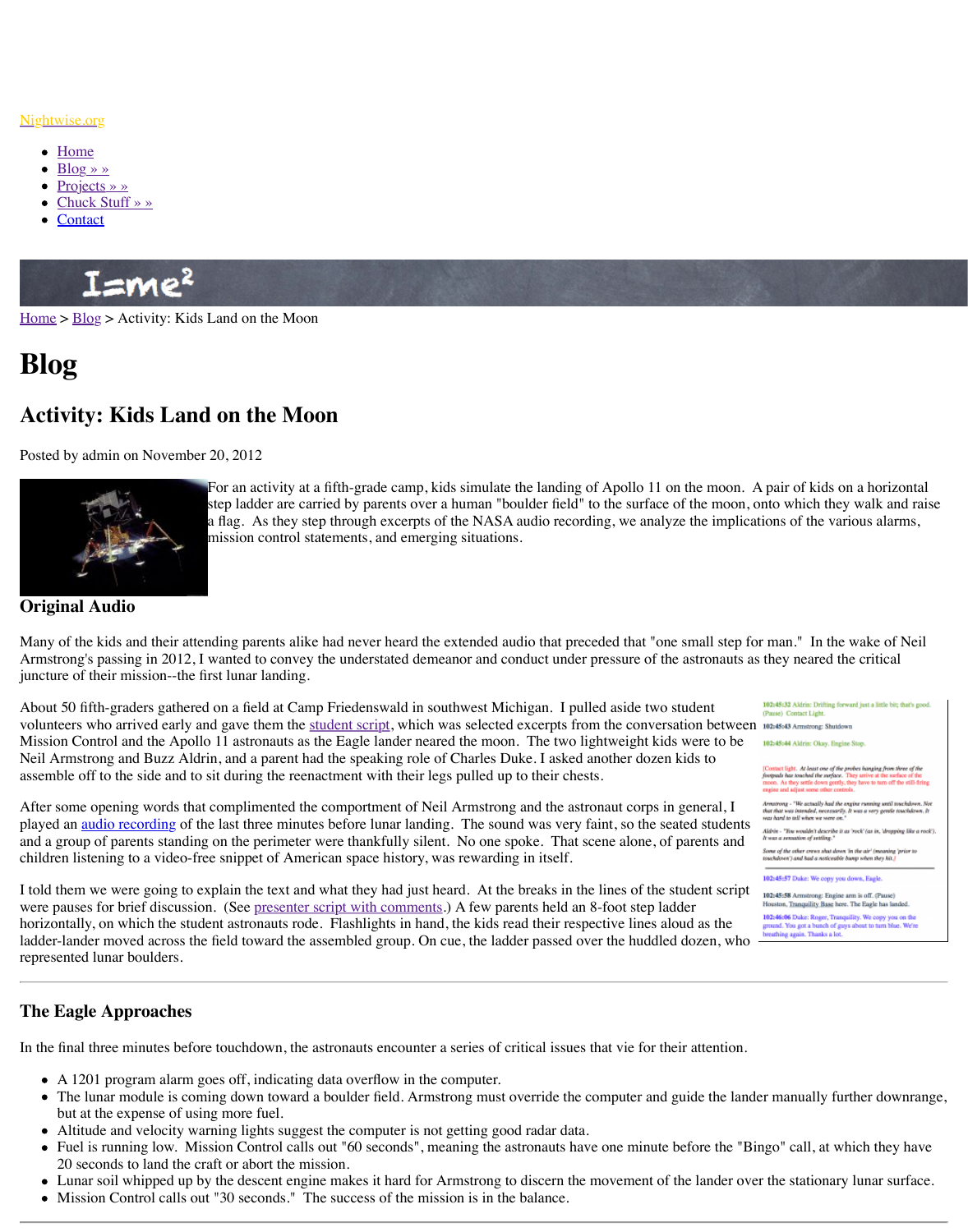http://www.horizon.com/http://www.horizon.com/html induction-html induction-html induction-html induction-html <br>http://www.horizon.com/html induction-html induction-html induction-html induction-html induction-html inducti Copyright © 1995 by Eric M. Jones. All rights reserved.

Videos of the Apollo 11 landing (from which I used just the audio):

- Windows Media 16-mm Film Clip (4 min 31 sec; 10Mb) http://www.hq.nasa.gov/alsj/a11/AP11%20FINAL%20APPROACH.wmv
- Higher-Resolution version (4 min 35 sec; 31Mb) http://www.hq.nasa.gov/alsj/a11/Apollo11\_Version2.wmv

« Previous » Next » Next » Next » Next » Next » Next » Next » Next » Next » Next » Next » Next » Next » Next » Next » Next » Next » Next » Next » Next » Next » Next » Next » Next » Next » Next » Next » Next » Next » Next »

## **Comments:**

Posted by Sally Bosken on Nov 23rd, 2012 [what a wonderful activity. We will k](http://www.nightwise.org/index.php/download_file/view/69/251/)eep this to use. Thanks for promoting!

## **Leave a Reply**

[Name:](http://www.nightwise.org/index.php/download_file/view/72/251/)

圓 Email:

(Your email will not be publicly displayed.)

Pleas[e type the letters and numbers shown in the image.](http://www.hq.nasa.gov/alsj/a11/Apollo11_Version2.wmv)